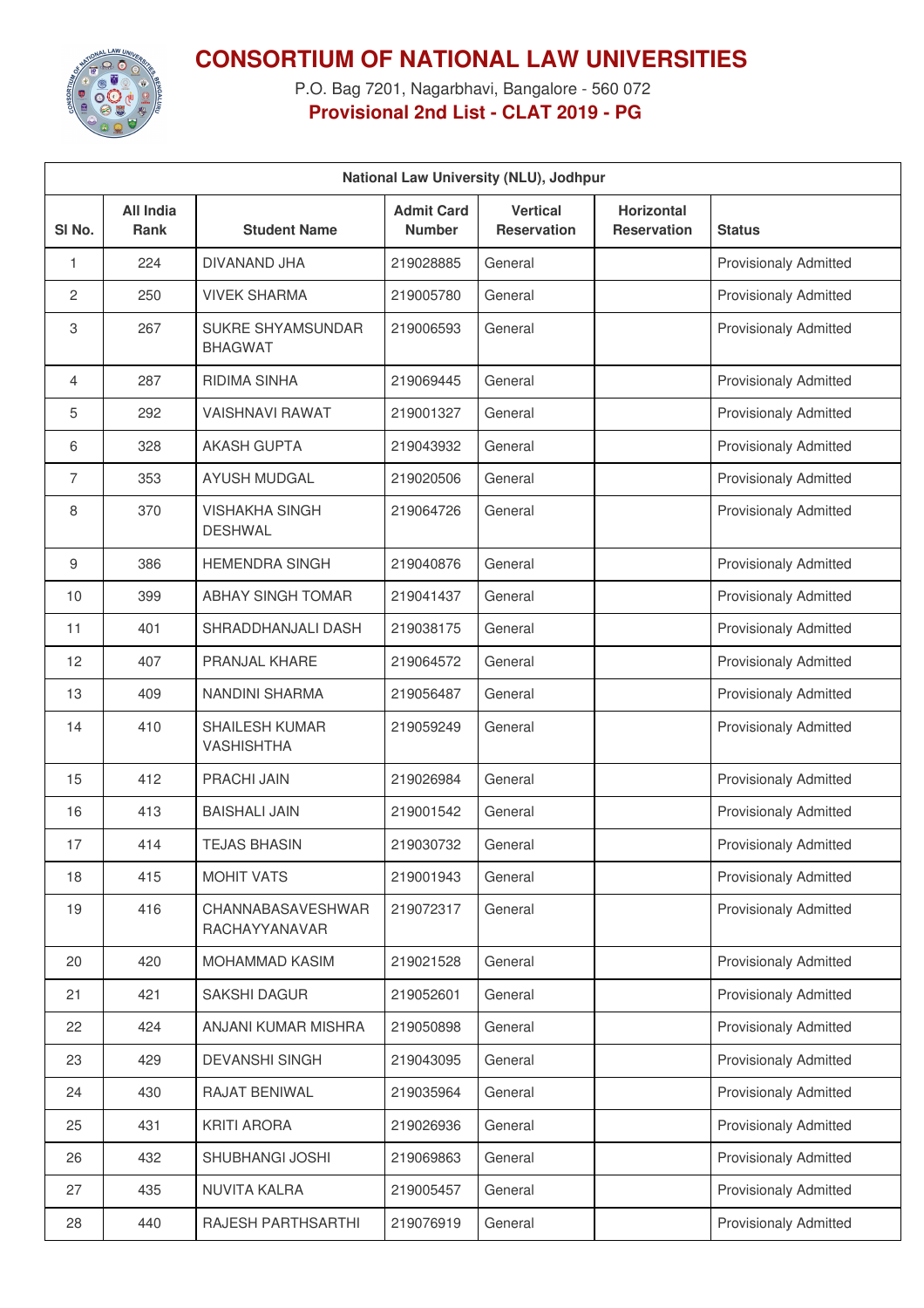| National Law University (NLU), Jodhpur |                                 |                                        |                                    |                                       |                                         |                              |  |
|----------------------------------------|---------------------------------|----------------------------------------|------------------------------------|---------------------------------------|-----------------------------------------|------------------------------|--|
| SI <sub>No.</sub>                      | <b>All India</b><br><b>Rank</b> | <b>Student Name</b>                    | <b>Admit Card</b><br><b>Number</b> | <b>Vertical</b><br><b>Reservation</b> | <b>Horizontal</b><br><b>Reservation</b> | <b>Status</b>                |  |
| 29                                     | 441                             | ADITYA SAXENA                          | 219077208                          | General                               |                                         | <b>Provisionaly Admitted</b> |  |
| 30                                     | 442                             | <b>ADITYA KUMAR</b>                    | 219049416                          | General                               |                                         | <b>Provisionaly Admitted</b> |  |
| 31                                     | 446                             | <b>AKSHITA JETHLIA</b>                 | 219070056                          | General                               |                                         | Provisionaly Admitted        |  |
| 32                                     | 1521                            | <b>BRIJ MOHAN LAKWAL</b>               | 219008834                          | <b>SC</b>                             |                                         | <b>Provisionaly Admitted</b> |  |
| 33                                     | 1645                            | <b>TRIVENDRA KUMAR</b><br><b>SINGH</b> | 219037149                          | <b>SC</b>                             |                                         | <b>Provisionaly Admitted</b> |  |
| 34                                     | 1676                            | <b>VIKRAM KARUNA</b>                   | 219042236                          | <b>SC</b>                             |                                         | <b>Provisionaly Admitted</b> |  |
| 35                                     | 1700                            | <b>AMAR PRASAD</b>                     | 219060280                          | <b>SC</b>                             |                                         | <b>Provisionaly Admitted</b> |  |
| 36                                     | 1709                            | <b>KOIROBI BISWAS</b>                  | 219048736                          | <b>SC</b>                             |                                         | <b>Provisionaly Admitted</b> |  |
| 37                                     | 1711                            | SWAPNIL JAGANNATH                      | 219024565                          | <b>SC</b>                             |                                         | <b>Provisionaly Admitted</b> |  |
| 38                                     | 1719                            | Y V KIRAN KUMAR                        | 219048997                          | <b>SC</b>                             |                                         | <b>Provisionaly Admitted</b> |  |
| 39                                     | 2747                            | <b>UPENDRA JEPH</b>                    | 219028302                          | <b>ST</b>                             |                                         | <b>Provisionaly Admitted</b> |  |
| 40                                     | 3045                            | SHIKHA MUKESH MEENA                    | 219024329                          | <b>ST</b>                             |                                         | <b>Provisionaly Admitted</b> |  |
| 41                                     | 3079                            | URMILA KUMARI MEENA                    | 219075480                          | <b>ST</b>                             |                                         | <b>Provisionaly Admitted</b> |  |
| 42                                     | 3129                            | RAJENDRA CHOUDHARY                     | 219077590                          | General                               | PWD <sup>*</sup>                        | <b>Provisionaly Admitted</b> |  |
| 43                                     | 3272                            | <b>NIKITA NEGI</b>                     | 219040559                          | <b>ST</b>                             |                                         | <b>Provisionaly Admitted</b> |  |
| 44                                     | 3299                            | SONI MEGHA ASHVINI                     | 219005942                          | General                               | PWD <sup>*</sup>                        | <b>Provisionaly Admitted</b> |  |

## **Status of provisionally admitted students in the first list - PG**

| National Law University (NLU), Jodhpur |                                 |                              |                                    |                                       |                                         |                              |  |
|----------------------------------------|---------------------------------|------------------------------|------------------------------------|---------------------------------------|-----------------------------------------|------------------------------|--|
| SI No.                                 | <b>All India</b><br><b>Rank</b> | <b>Student Name</b>          | <b>Admit Card</b><br><b>Number</b> | <b>Vertical</b><br><b>Reservation</b> | <b>Horizontal</b><br><b>Reservation</b> | <b>Status</b>                |  |
| 1                                      | 43                              | ANAND KUMAR SINGH            | 219037330                          | General                               |                                         | <b>Provisionaly Admitted</b> |  |
| $\overline{2}$                         | 100                             | <b>TUSHAR KHANNA</b>         | 219041708                          | General                               |                                         | Vacant                       |  |
| 3                                      | 102                             | AMBER JAIN SINGHAI           | 219040178                          | General                               |                                         | Vacant                       |  |
| $\overline{4}$                         | 129                             | <b>SAMANVI NARANG</b>        | 219074051                          | General                               |                                         | Vacant                       |  |
| 5                                      | 134                             | <b>VIJAYANT PRATAP SINGH</b> | 219069851                          | General                               |                                         | Vacant                       |  |
| 6                                      | 160                             | <b>GAUTAM WADHWA</b>         | 219028656                          | General                               |                                         | Vacant                       |  |
| $\overline{7}$                         | 167                             | <b>KARAN SINGH</b>           | 219040506                          | General                               |                                         | Vacant                       |  |
| 8                                      | 171                             | CHANDRASHEKHAR               | 219038152                          | General                               |                                         | Vacant                       |  |
| 9                                      | 173                             | <b>VANDANA BANSAL</b>        | 219022047                          | General                               |                                         | Vacant                       |  |
| 10                                     | 177                             | <b>NITIN KUMAR</b>           | 219045104                          | General                               |                                         | Vacant                       |  |
| 11                                     | 178                             | KULDEEP SINGH YADAV          | 219030849                          | General                               |                                         | Vacant                       |  |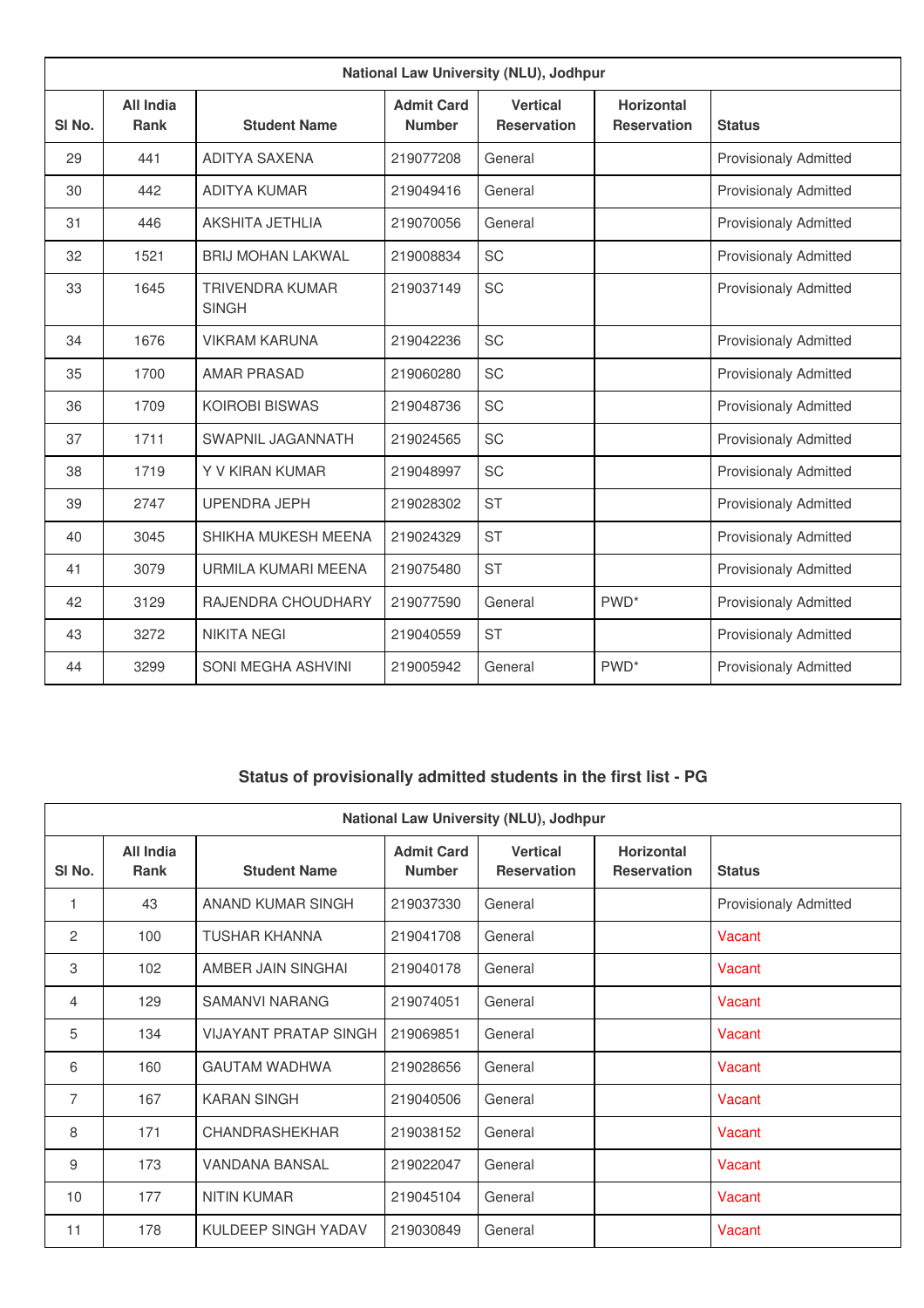| National Law University (NLU), Jodhpur |                                 |                                      |                                    |                                       |                                         |                              |
|----------------------------------------|---------------------------------|--------------------------------------|------------------------------------|---------------------------------------|-----------------------------------------|------------------------------|
| SI No.                                 | <b>All India</b><br><b>Rank</b> | <b>Student Name</b>                  | <b>Admit Card</b><br><b>Number</b> | <b>Vertical</b><br><b>Reservation</b> | <b>Horizontal</b><br><b>Reservation</b> | <b>Status</b>                |
| 12                                     | 181                             | <b>BHANU PRATAP</b>                  | 219044511                          | General                               |                                         | Vacant                       |
| 13                                     | 184                             | <b>VIJAY KUMAR TYAGI</b>             | 219077418                          | General                               |                                         | Vacant                       |
| 14                                     | 185                             | SIDDHANT SHANKER<br><b>PANDEY</b>    | 219033479                          | General                               |                                         | Vacant                       |
| 15                                     | 186                             | PALASH BABLANI                       | 219039441                          | General                               |                                         | Vacant                       |
| 16                                     | 187                             | <b>HARI OM YADAV</b>                 | 219043768                          | General                               |                                         | <b>Provisionaly Admitted</b> |
| 17                                     | 188                             | <b>UDIT SINGH</b>                    | 219000721                          | General                               |                                         | Vacant                       |
| 18                                     | 190                             | <b>DIVYA VERMA</b>                   | 219029197                          | General                               |                                         | Vacant                       |
| 19                                     | 191                             | <b>LAVLESH KUMAR</b>                 | 219062827                          | General                               |                                         | Vacant                       |
| 20                                     | 193                             | PRIYAM JHUDELE                       | 219057250                          | General                               |                                         | Vacant                       |
| 21                                     | 197                             | RAVINDRA CHHABA                      | 219065926                          | General                               |                                         | Vacant                       |
| 22                                     | 198                             | <b>ANUPAM KUMAR</b>                  | 219074894                          | General                               |                                         | Vacant                       |
| 23                                     | 200                             | <b>AISHWARYA</b><br><b>GOPAKUMAR</b> | 219009876                          | General                               |                                         | Vacant                       |
| 24                                     | 201                             | <b>SURBHIT SAXENA</b>                | 219003970                          | General                               |                                         | Vacant                       |
| 25                                     | 202                             | <b>SHIVANI SINGH</b>                 | 219004321                          | General                               |                                         | Vacant                       |
| 26                                     | 203                             | SUNIDHI SETIA                        | 219069947                          | General                               |                                         | Sought Upgradation           |
| 27                                     | 204                             | <b>MANU SAXENA</b>                   | 219032365                          | General                               |                                         | <b>Provisionaly Admitted</b> |
| 28                                     | 205                             | <b>AJETA CHAUHAN</b>                 | 219039572                          | General                               |                                         | <b>Vacant</b>                |
| 29                                     | 207                             | UJJAWAL ANAND                        | 219062333                          | General                               |                                         | Vacant                       |
| 30                                     | 208                             | RASHI KHANDELWAL                     | 219063984                          | General                               |                                         | Vacant                       |
| 31                                     | 209                             | DARSHNA GUPTA                        | 219075951                          | General                               |                                         | Vacant                       |
| 32                                     | 210                             | YASHASWINI SINGH                     | 219013348                          | General                               |                                         | Vacant                       |
| 33                                     | 211                             | SHAKSHI KOTHARI                      | 219022811                          | General                               |                                         | Vacant                       |
| 34                                     | 212                             | SHUBHAM MISHRA                       | 219022626                          | General                               |                                         | Vacant                       |
| 35                                     | 213                             | <b>RAGHAV</b>                        | 219067054                          | General                               |                                         | Vacant                       |
| 36                                     | 655                             | BHEEM SINGH MEENA                    | 219066704                          | ST                                    |                                         | Vacant                       |
| 37                                     | 730                             | <b>GUNJAN KASHYAP</b>                | 219041753                          | SC                                    |                                         | <b>Provisionaly Admitted</b> |
| 38                                     | 973                             | MANIKARAN SINGH MANN                 | 219049831                          | SC                                    |                                         | Vacant                       |
| 39                                     | 976                             | PRASHANT VERMA                       | 219040937                          | SC                                    |                                         | Vacant                       |
| 40                                     | 1001                            | <b>TRANUM PREET KAUR</b>             | 219021835                          | SC                                    |                                         | Vacant                       |
| 41                                     | 1029                            | <b>LEENA SINGH</b>                   | 219040716                          | <b>ST</b>                             |                                         | Vacant                       |
| 42                                     | 1048                            | <b>BLESSAN M</b>                     | 219002248                          | SC                                    |                                         | Vacant                       |
| 43                                     | 1051                            | VISHAKHA SAKHARKAR                   | 219072739                          | SC                                    |                                         | Vacant                       |
| 44                                     | 1059                            | <b>ARUSHI MAHAR</b>                  | 219034120                          | ST                                    |                                         | Vacant                       |